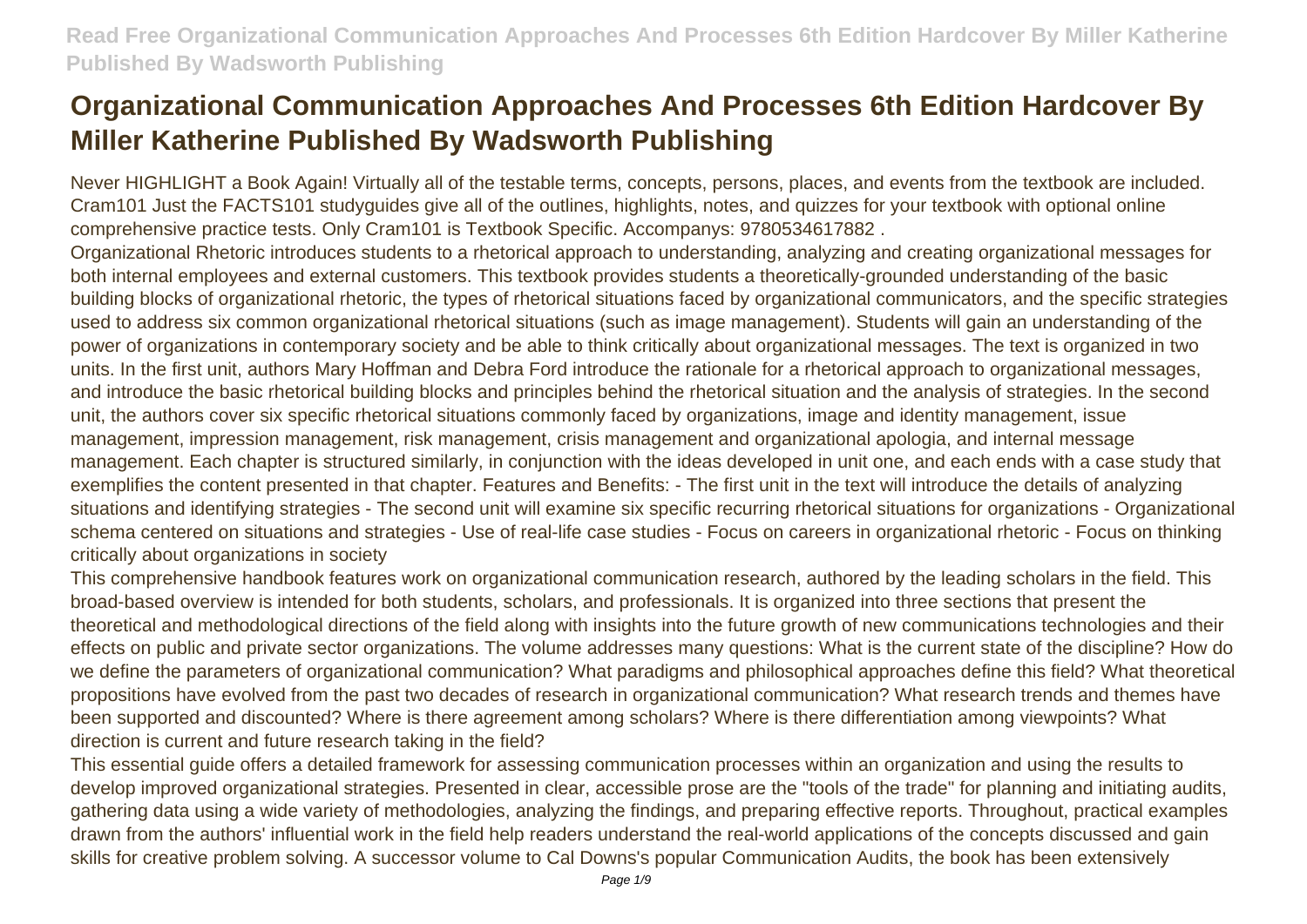rewritten with many new topics and two entirely new chapters reflecting today's critical issues and best practices. It will serve as both an authoritative primer for human resource and management consultants and a comprehensive text for undergraduate and graduate students in organizational communication.

ORGANIZATIONAL COMMUNICATION: APPROACHES AND PROCESSES presents organizational communication from both a communication and managerial perspective. Professor Miller's clear writing style and consistent use of examples and case studies result in a text that undergraduate students will find easy to understand. Important Notice: Media content referenced within the product description or the product text may not be available in the ebook version.

Rev. ed. of: Communication & organizational culture. c2005.

Movements in Organizational Communication Research is an essential resource for anyone wishing to become familiar with the current state of organizational communication research and key trends in the field. Seasoned organizational communication scholars will find that the book provides unique insights by way of the intergenerational dialogue that is found in the book, as well as the contributors' stories about their scholarly trajectories. Those who are new to the field will find that the book enables them to familiarize themselves with the field and become a part of the organizational communication scholarly community in an inviting and accessible way. Key features of the book include: A review of current issues and future directions in 13 topical areas of organizational communication research. Intergenerational dialogue and collaboration between both established and emerging scholars in their specialty areas. Reflections by the authors on their scholarly trajectories and how they became a part of the field. Discussion questions at the end of each chapter that prompt reflections and debate. The book also features online resources for instructors: Sample course syllabus Suggested case studies from the book Cases in Organization and Managerial Communication to align with this book's chapters The book is recommended as the anchor text for introductory graduate-level courses and upper-level undergraduate courses in organizational communication. It is also an excellent supplementary text for advanced doctoral-level courses in organizational communication, and courses in related fields such as organization studies, organizational behavior, and management.

Never HIGHLIGHT a Book Again! Virtually all of the testable terms, concepts, persons, places, and events from the textbook are included. Cram101 Just the FACTS101 studyguides give all of the outlines, highlights, notes, and quizzes for your textbook with optional online comprehensive practice tests. Only Cram101 is Textbook Specific. Accompanys: 9780495898320 .

Engaging Organizational Communication Theory and Research: Multiple Perspectives is a book unlike any in the field. Each chapter is written by a prominent scholar who presents a theoretical perspective and discusses how he or she "engages" with it, personally examining what it means to study organizations. Rejecting the traditional model of a "reader," this volume demonstrates the intimate connections among theory, research, and personal experience. Engaging Organizational Communication Theory and Research is an indispensable resource for anyone wishing to be familiar with current trends in the field of organizational communication.

In this book, Steve Duck, a founder of and prolific crossdisciplinary contributor to the field of relationships research, challenges students to re-examine their assumptions about relationships. Duck shows that in order to understand relationships properly, students must understand the roles that society, language, our taken-for-granted assumptions, and other people who share those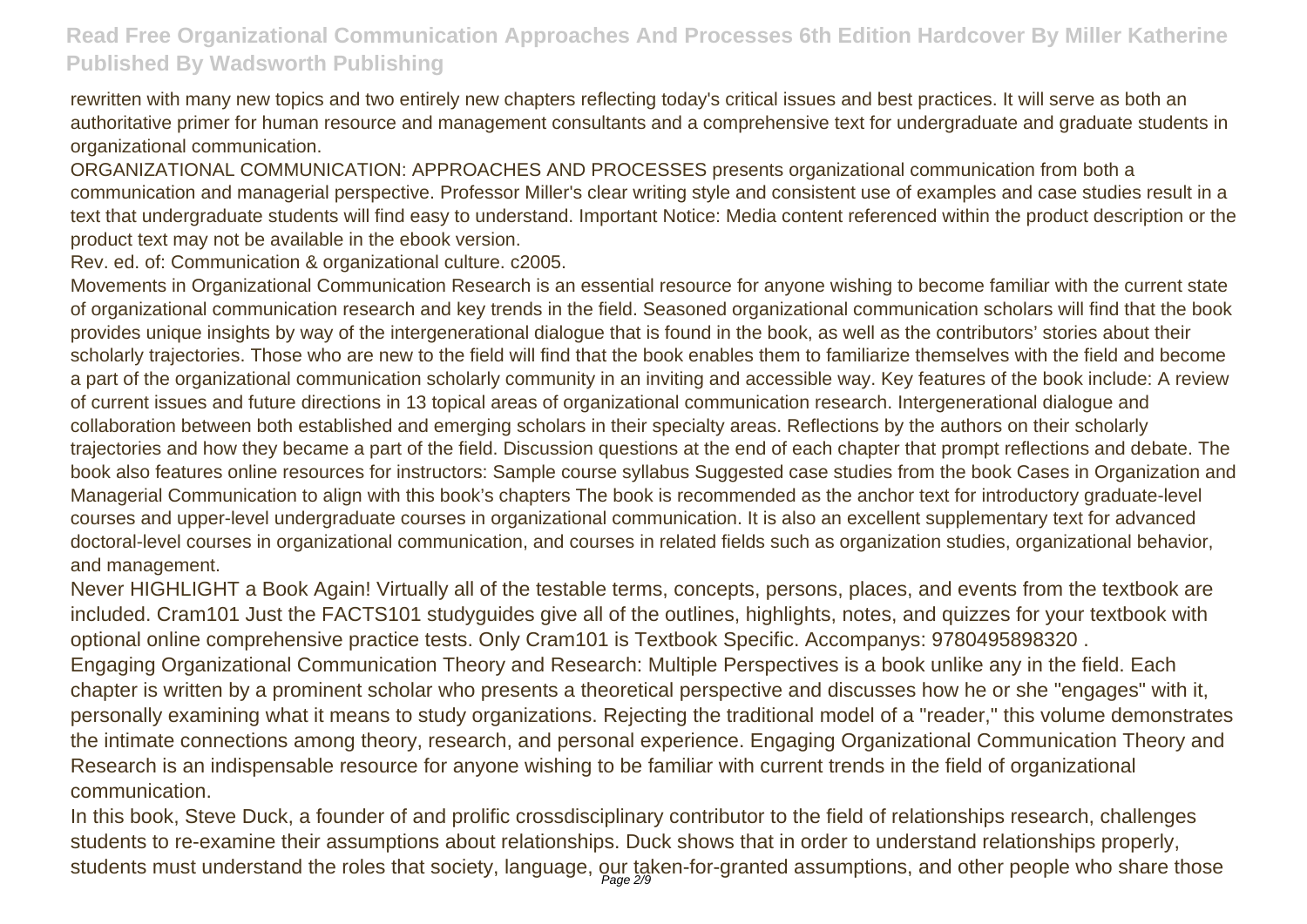assumptions play in the conduct of relationships.

It is often said that the practice of management is in crisis, and that managers are now finding it harder than ever to develop strategies which withstand the shocks of the marketplace. This illuminating book cuts through these conflicting issues to show how organizational communication plays a vital role in confronting uncertainty. Arguing that many managers fail to adequately consider the communication consequences of the decision making process and its impact on organizational effectiveness, Hargie and Tourish present here numerous organizational communication insights, and show how they reveal a way through these dilemmas. Based on cutting-edge research findings and case studies, this book features contributions from the UK, USA, Canada, New Zealand and Norway, bringing multiple perspectives to this topical subject. The result is a comprehensive guide to organizational communication useful for managers, academics and students.

While traditional in its coverage of the major research traditions that have developed over the past 100 years, Organizational Communication is the first textbook in the field that is written from a critical perspective while providing a comprehensive survey of theory and research in organizational communication. Extensively updated and incorporating relevant current events, the Second Edition familiarizes students with the field of organizational communication—historically, conceptually, and practically—and challenges them to critically reflect on their common sense understandings of work and organizations, preparing them for participation in 21st-century organizational settings. Linking theory with practice, Dennis K. Mumby and new co-author Timothy R. Kuhn skillfully explore the significant role played by organizations and corporations in constructing our identities. Communication research is evolving and changing in a world of online journals, open-access, and new ways of obtaining data and conducting experiments via the Internet. Although there are generic encyclopedias describing basic social science research methodologies in general, until now there has been no comprehensive A-to-Z reference work exploring methods specific to communication and media studies. Our entries, authored by key figures in the field, focus on special considerations when applied specifically to communication research, accompanied by engaging examples from the literature of communication, journalism, and media studies. Entries cover every step of the research process, from the creative development of research topics and questions to literature reviews, selection of best methods (whether quantitative, qualitative, or mixed) for analyzing research results and publishing research findings, whether in traditional media or via new media outlets. In addition to expected entries covering the basics of theories and methods traditionally used in communication research, other entries discuss important trends influencing the future of that research, including contemporary practical issues students will face in communication professions, the influences of globalization on research, use of new recording technologies in fieldwork, and the challenges and opportunities related to studying online multi-media environments. Email, texting, cellphone video, and blogging are shown not only as topics of research but also as means of collecting and analyzing data. Still other entries delve into considerations of accountability, copyright, confidentiality, data ownership and security, privacy, and other aspects of conducting an ethical research program. Features: 652 signed entries are contained in an authoritative work spanning four volumes available in choice of electronic or print formats.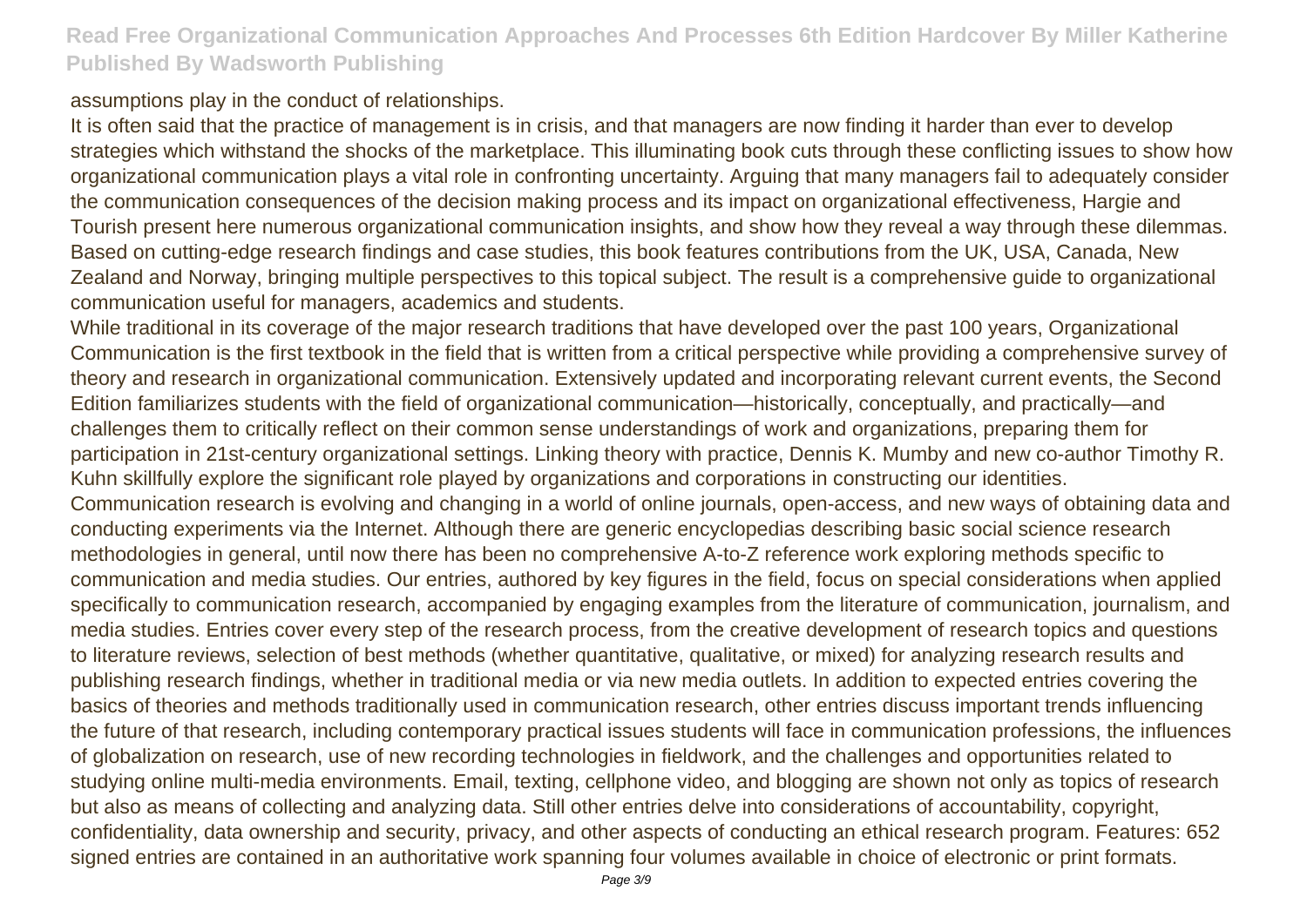Although organized A-to-Z, front matter includes a Reader's Guide grouping entries thematically to help students interested in a specific aspect of communication research to more easily locate directly related entries. Back matter includes a Chronology of the development of the field of communication research; a Resource Guide to classic books, journals, and associations; a Glossary introducing the terminology of the field; and a detailed Index. Entries conclude with References/Further Readings and Cross-References to related entries to guide students further in their research journeys. The Index, Reader's Guide themes, and Cross-References combine to provide robust search-and-browse in the e-version.

ORGANIZATIONAL COMMUNICATION: APPROACHES AND PROCESSES presents organizational communication from both a communication and managerial perspective. Professor Miller's clear writing style and consistent use of examples and case studies result in a text that you'll find easy to understand. Important Notice: Media content referenced within the product description or the product text may not be available in the ebook version.

Never HIGHLIGHT a Book Again Virtually all testable terms, concepts, persons, places, and events are included. Cram101 Textbook Outlines gives all of the outlines, highlights, notes for your textbook with optional online practice tests. Only Cram101 Outlines are Textbook Specific. Cram101 is NOT the Textbook. Accompanys: 9780521673761

With sustainability having gained a lot of momentum over the last years and companies implementing strategies to create corporate sustainability, there are lots of opportunities for innovation. Thus, the two concepts of sustainability and innovation should not be considered separately – they are closely interlinked with one another. The main goal of sustainable innovation is to develop new products and technologies that have a positive impact on the company's triple-bottom-line. To meet this aim, they have to be ecologically and economically beneficial as well as socially balanced. In order to help companies to improve their sustainable innovation process practically, this book is structured into five possible phases of a sustainable innovation process: Awareness of a sustainability problem, Identification & Definition of the problem, Ideation & Evaluation of the solutions, Testing & Enrichment of the solutions, Implementation of the solutions & Green Marketing.

#### Organizational Communication: Approaches and ProcessesCengage Learning

Written by a premier author team, now including Angela Trethewey, Organizational Communication: Balancing Creativity and Constraint draws on contemporary research to provide a lively discussion of today's organizational issues (including such topics as identity, employee health, gender and cultural difference, and the work/life balance) while helping students to see how these theories and concepts are relevant in everyday life.

#### ????????,??????????????????????????,???????????????

Gain the knowledge and skills you need to move from interview candidate, to team member, to leader with this fully updated Fourth Edition of Business and Professional Communication by Kelly M. Quintanilla and Shawn T. Wahl. Accessible coverage of new communication technology and social media prepares you to communicate effectively in real world settings. With an emphasis on building skills for business writing and professional presentations, this text empowers you to successfully handle important work-related activities, including job interviewing, working in team, strategically utilizing visual aids, and providing feedback to supervisors. New to the Fourth Edition: A New "Introduction for Students" introduces the KEYS process to you and explains the benefits of studying business and professional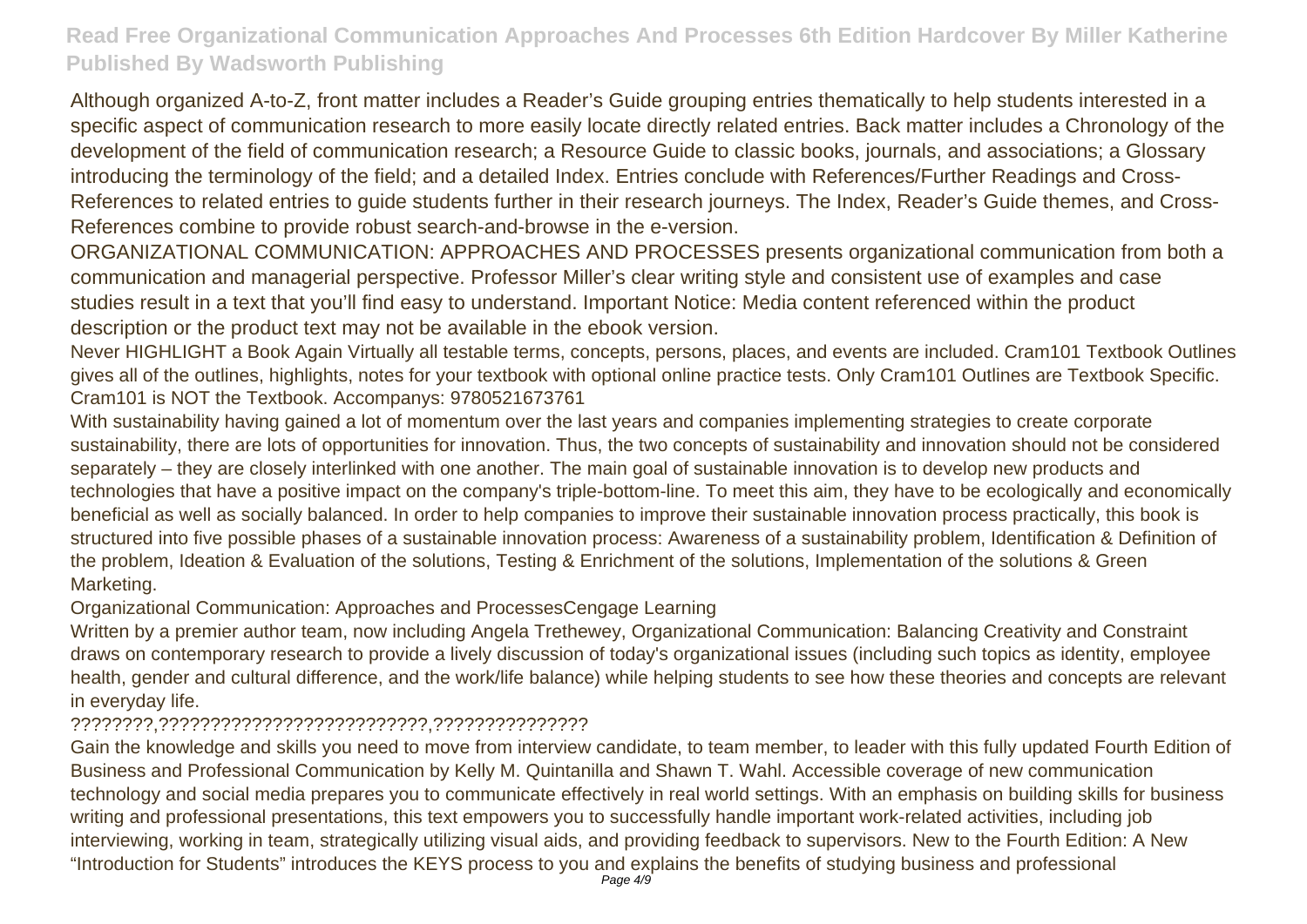communication. Updated chapter opening vignettes introduce you to each chapter with a contemporary example drawn from the real world, including a discussion about what makes the employee-rated top five companies to work for so popular, new strategies to update PR and marketing methods to help stories stand out, Oprah Winfrey's 2018 Golden Globe speech that reverberated throughout the #metoo movement, Simon Sinek's "How Great Leaders Inspire Action" TED talk, and the keys to Southwest Airlines' success. An updated photo program shows diverse groups of people in workplace settings and provides current visual examples to accompany updated vignettes and scholarship in the chapter narrative.

Miller's text presents organizational communication from both a communication and managerial perspective. Her writing style and consistent use of examples and case studies results in a text that undergraduates students will find easy to understand.

Organizational communication as a field of study has grown tremendously over the past thirty years. This growth is characterized by the development and application of communication perspectives to research on complex organizations in rapidly changing environments. Completely re-conceptualized, The SAGE Handbook of Organizational Communication, Third Edition, is a landmark volume that weaves together the various threads of this interdisciplinary area of scholarship. This edition captures both the changing nature of the field, with its explosion of theoretical perspectives and research agendas, and the transformations that have occurred in organizational life with the emergence of new forms of work, globalization processes, and changing organizational forms. Exploring organizations as complex and dynamic, the Handbook brings a communication lens to bear on multiple organizing processes.

This accessible introductory textbook in persuasive communication speaks directly to the student by focusing on real-life experiences in personal, social, and professional contexts. Through its use of rhetoric, criticism, and social scientific research, this book helps readers understand, analyze, and use persuasion in their lives and careers. It explores techniques of verbal and visual persuasion for use in business and professional communication, health communication, and everyday life, as well as expanded coverage of persuasion in social movements and social advocacy. It also pays attention throughout to ethical considerations and to the significance of new media. This textbook is a student-friendly introduction suitable for use in undergraduate courses in persuasion, health communication, and business communication. The companion website includes an instructor's manual with test questions, sample assignments, web links, and other resources, as well as PowerPoint slides. Visit www.routledge.com/wahl

Communication in organizations has changed drastically since the release of the first edition of this bestselling textbook. This fully revised and updated edition delves into state-of-the-art studies, providing fresh insights into the challenges that organizations face today. Yet this foundational resource remains a cornerstone in the examination of classic research and theory in organization communication.

Organizational Communication: A Critical Approach is the first textbook in the field that is written from a critical perspective while providing a comprehensive survey of theory and research in organizational communication. The text familiarizes students with the field of organizational communication—historically, conceptually, and practically—and challenges them to reconsider their common sense understandings of work and organizations, preparing them for participation in 21st century organizational settings. Linking theory with practice, Mumby skillfully explores the significant role played by organizations and corporations in constructing our identities. The book thus provides important ways for students to critically reflect on their own relationships to work, consumption, and organizations.

Organizational Change integrates major empirical, theoretical and conceptual approaches to implementing communication in organizational settings. Laurie Lewis ties together the disparate literatures in management, education, organizational sociology, and communication to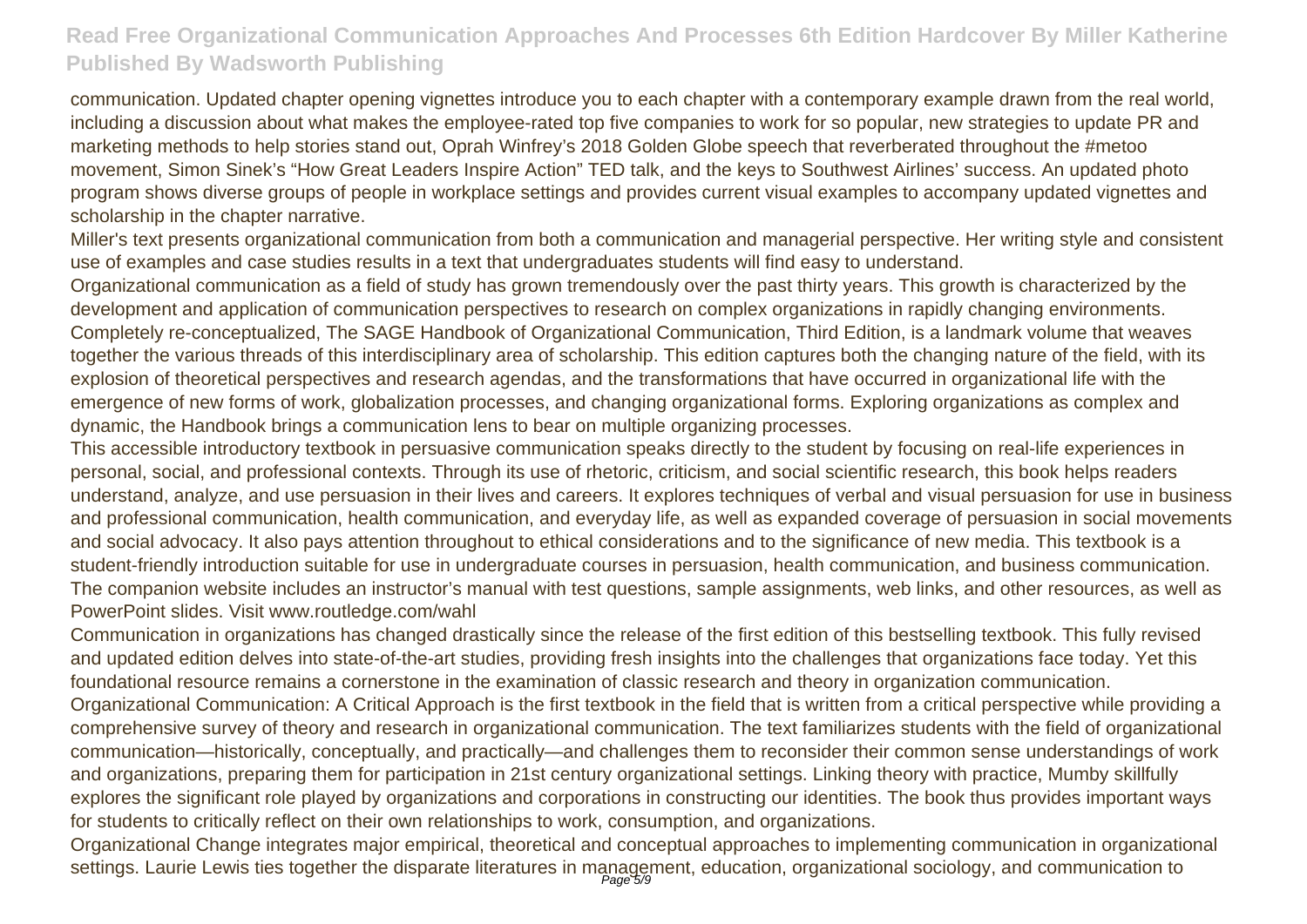explore how the practices and processes of communication work in real-world cases of change implementation. Gives a bold and comprehensive overview of communication research and ideas on change and those who bring it about Fills in an important piece of the applied communication puzzle as it relates to organizations Illustrated with student friendly, real life case studies from organizations, including organizational mergers, governmental or nonprofit policy or procedural implementation, or technological innovation Winner of the 2011 Organizational Communication NCA Division Book of the Year

ORGANIZATIONAL COMMUNICATION: APPROACHES AND PROCESSES presents organizational communication from both a communication and managerial perspective. Professor Miller's clear writing style and consistent use of examples and case studies result in a text that you'll find easy to understand. Important Notice: Media content referenced within the product description or the product text may not be available in the ebook version.

Auditing Organizational Communication is a thoroughly revised and updated new edition of the successful Handbook of Communication Audits for Organizations, which has established itself as a core text in the field of organizational communication. Research studies consistently show the importance of effective communication for business success. They also underscore the necessity for organizations to put in place validated techniques to enable them to systematically measure and monitor their communications. This Handbook equips readers with the vital analytic tools required to conduct such assessments. Owen Hargie, Dennis Tourish and distinguished contributors drawn from both industry and academia: provide a comprehensive analysis of research, theory and practice pertaining to the communication audit approach review the main options confronting organizations embarking on audit discuss the merits and demerits of the approaches available provide case studies of the communication audit process in action illustrate how findings can be interpreted so that suitable recommendations can be framed outline how reports emanating from such audits should be constructed. This second edition arrives at a time of considerable growing interest in the area. A large volume of research has been published since the last edition of the book, and the text has been comprehensively updated by reviewing this wealth of data. In addition, new chapters on social network analysis and auditing the communication revolution have been added, together with new case study chapters illustrating audits in action.

A one-stop source for scholars and advanced students who want to get the latest and best overview and discussion of how organizations use rhetoric While the disciplinary study of rhetoric is alive and well, there has been curiously little specific interest in the rhetoric of organizations. This book seeks to remedy that omission. It presents a research collection created by the insights of leading scholars on rhetoric and organizations while discussing state-of-the-art insights from disciplines that have and will continue to use rhetoric. Beginning with an introduction to the topic, The Handbook of Organizational Rhetoric and Communication offers coverage of the foundations and macro-contexts of rhetoric—as well as its use in organizational communication, public relations, marketing, management and organization theory. It then looks at intellectual and moral foundations without which rhetoric could not have occurred, discussing key concepts in rhetorical theory. The book then goes on to analyze the processes of rhetoric and the challenges and strategies involved. A section is also devoted to discussing rhetorical areas or genres—namely contextual application of rhetoric and the challenges that arise, such as strategic issues for management and corporate social responsibility. The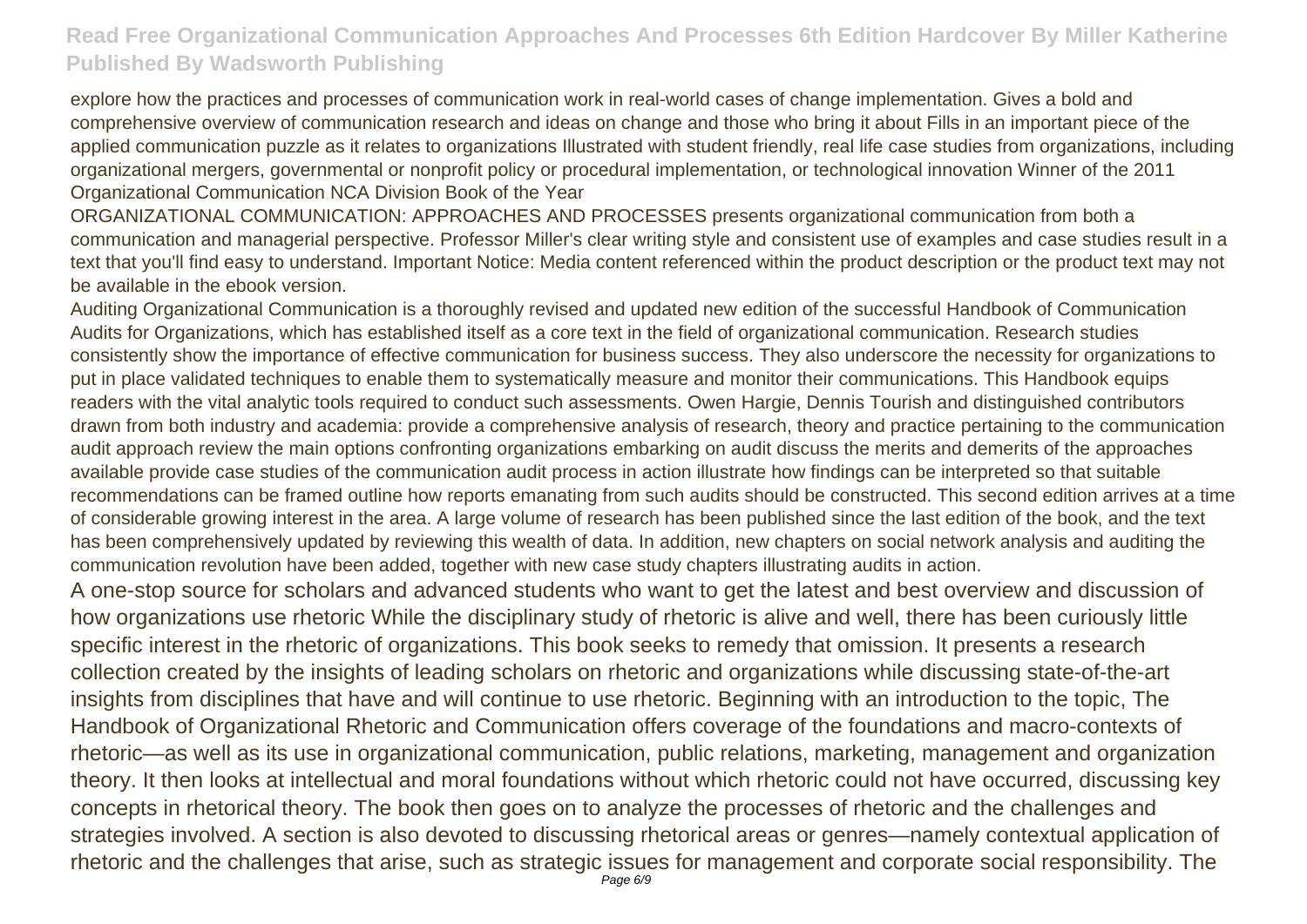final part seeks to answer questions about the book's contribution to the understanding of organizational rhetoric. It also examines what perspectives are lacking, and what the future might hold for the study of organizational rhetoric. Examines the advantages and perils of organizations that seek to project their voices in order to shape society to their benefits Contains chapters working in the tradition of rhetorical criticism that ask whether organizations' rhetorical strategies have fulfilled their organizational and societal value Discusses the importance of obvious, traditional, nuanced, and critically valued strategies such as rhetorical interaction in ways that benefit discourse Explores the potential, risks, paradoxes, and requirements of engagement Reflects the views of a team of scholars from across the globe Features contributions from organization-centered fields such as organizational communication, public relations, marketing, management, and organization theory The Handbook of Organizational Rhetoric and Communication will be an ideal resource for advanced undergraduate students, graduate students, and scholars studying organizational communications, public relations, management, and rhetoric.

"Organizational Communication: A Lifespan Approach is a student-focused introduction to the field. Full of real-world stories, helpful and unique illustrations, and constant application of theory, this text engages students and shows them how to apply concepts, theories, and perspectives in every chapter. Organizational Communication helps students understand their communication as participants in organizations throughout their lifetimes. It begins with how pre-career experiences influence our expectations for organizational experiences and ends with organizational exits, including retirement. This approach provides a seamless integration of theory and application while helping students at any stage of life reflect on past experiences, prepare for new endeavors and roles, and understand vital organizational theories and perspectives in new and concrete ways"--

The Second Edition of Case Studies in Organizational Communication: Ethical Perspectives and Practices, by Dr. Steve May, integrates ethical theory and practice to help strengthen readers' awareness, judgment, and action in organizations by exploring ethical dilemmas in a diverse range of well-known business cases.

Modaff and DeWine's new undergraduate text, Organizational Communication: Foundations, Challenges, and Misunderstandings, offers a unique perspective on the field of internal organizational communication. The authors review the foundational material, but intersperse the discussions with excerpts from interviews conducted with over 60 leaders and workers in a variety of organizations. A central feature of the text is the concept of misunderstandings, which highlights the idea that organizations are inherently problematic. This focus positions communication at the center of organizational life, and shows the reader how and why communication can serve to create and resolve misunderstandings of all types. The authors advance a model, the Communicative Organization, which allows the reader Page 7/9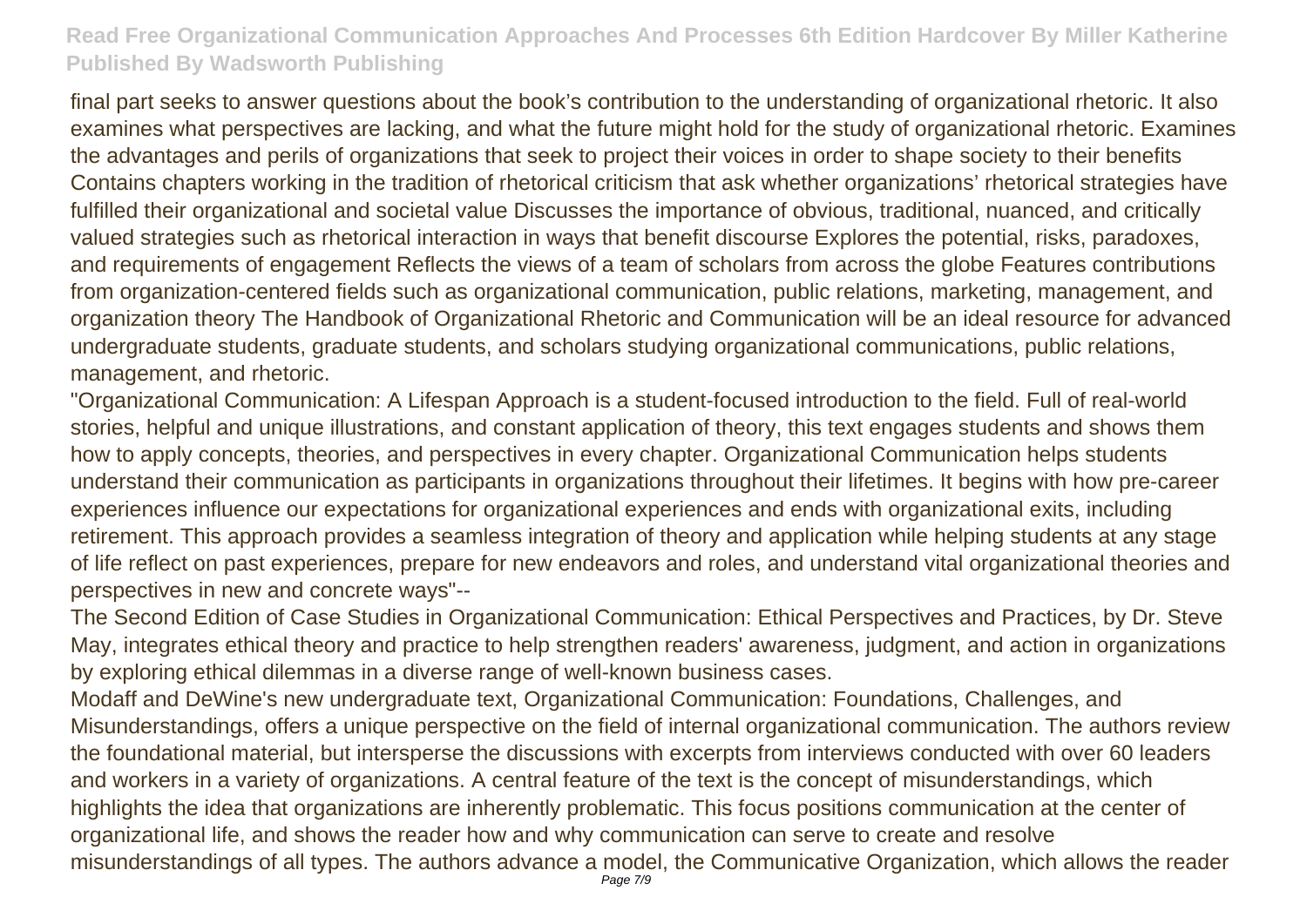to see the significance of communication to every aspect of organizational functioning. Benefits to instructors and students include: \* The use of real-life problems as told by organizational leaders and workers to illustrate the material discussed in every chapter, which provides an easy mechanism for starting class discussions. \* Chapters on realistic recruitment and organizational socialization, which are not typically found in other introductory organizational communication textbooks. \* Integration of the concepts of gender and diversity throughout the text. \* Discussions of current applications of theories and concepts as students have or will experience them. \* A postscript that ties all of the material from the text together. \* A writing style that is student-centered yet sufficiently challenging. \* A dedicated website (created by Derek Lane, University of Kentucky, Lexington) to support the text is available at http://www.uky.edu/~drlane/orgcomm. It includes chapter outlines, supplemental content, and suggested course syllabi.

The site greatly facilitates use of the text for students. A PDF of corrected pages of the subject index from the first printing is also available at this site.

Accelerated Strategy Development and Execution The company of today has its supply chains and finances stretched further around the globe than ever before while simultaneously having increasing pressures to drive value across a complicated and fluid set of metrics and deliver innovations, products, and services more quickly and reliably. The competitive advantage belongs to the companies that can quicken their vision-building and strategy-execution efforts—the ones that can identify challenges more swiftly and accelerate their decision making so they are better able to formulate and deploy responses decisively yet with greater agility. To successfully accomplish this, companies will have to prioritize creating a culture of leadership that strengthens communication skills and emphasizes systems thinking by building capacity and capability that cuts across the business smokestacks and permeates the entire organization. In State of Readiness, Joseph F. Paris Jr. shares over thirty years of international business and operations experience and guides Csuite executives and business-operations and -improvement specialists on a path toward operational excellence, the organizational capability and situational awareness that is attained as the enterprise reaches a state of alignment for pursuing its strategies. In doing so, create a corporate culture that is committed to the continuous and deliberate improvement of company performance and the circumstances of those who work there—a precursor to becoming a highperformance organization.

This volume provides an in-depth consideration of destructive communication in organizations -- including workplace bullying, racism, stress, and harassment. It brings together communication scholars from theoretical and applied perspectives to assess current understandings, explore ways to integrate theory and practice, identify areas for change, and outline a research agenda for the coming decade. Each chapter examines a specific aspect of destructive